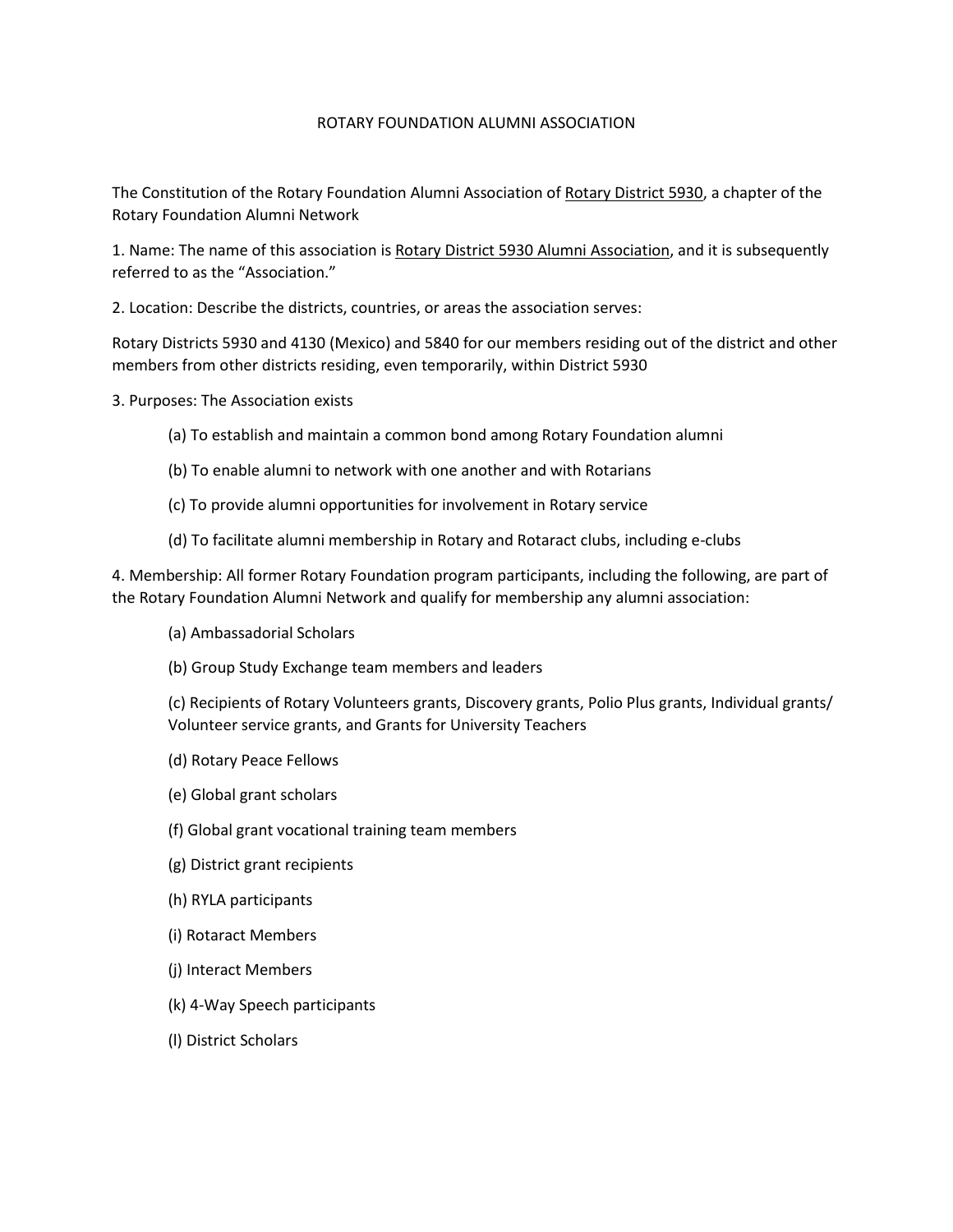5. Officers: The Association's officers include a president, vice president, secretary, treasurer, Rotarian adviser, and a Social Media Chair. They are elected at the annual general meeting in September, and serve for one year.

(a) President and vice president: The president leads all meetings of the association. When the president is absent, the vice president leads. If both president and vice president are absent, the members who are present elect a chair to conduct the meeting.

(b) Secretary: The secretary keeps minutes of all meetings, attends to correspondence, issues notices of meetings, and maintains records as needed. He or she also maintains a current membership list and stays informed of outgoing, incoming, and returned program participants. The secretary's duties are performed under the direction of the board.

(c) Treasurer: The treasurer is responsible for keeping the accounts of all members, for receiving and acknowledging donations and payments, and for paying all bills incurred by the Association. If the treasurer is absent from a meeting, another member may be delegated to receive money and pay expenses.

(d) Rotarian adviser: The Rotarian adviser is responsible for connecting the association with local Rotarians. He or she acts as a liaison between both groups by sharing pertinent information and promoting club and association activities. The Rotarian adviser may be from the district and not necessarily an alumnus.

6. Dues: Dues will be \$10 per year to accommodate administrative costs and purchase alumni pins and awards. Each year all members will be invited to make a donation to the Rotary Foundation or Polio Plus.

7. Fundraising: The Association may raise funds to support a specific Rotary service project, or to support The Rotary Foundation. Such fundraising efforts must be approved by a simple majority of the membership.

8. Meetings: All meetings will be financed by members' paying their own expenses and those of their personal guests. The treasurer may authorize the use of the general funds of the Association to pay the cost of a particular meeting. One meeting each year, in September, will be designated the annual general meeting, and this meeting must be announced to all alumni residing in Rotary District(s) prior to the meeting.

9. Guests of alumni: Rotary Foundation scholars and fellows, Group Study Exchange teams, and grant recipients visiting District(s) and newly selected program participants are entitled to attend meetings as guests of the Association. The leaders of the association have the discretion, however, to ask them to pay their own expenses at the meeting and those of any guests they invite. Rotarians who are involved with The Rotary Foundation, such as district alumni subcommittee chairs, district Rotary Foundation committee chairs, and regional Rotary Foundation coordinators, are welcome to attend meetings as guests of the Association.